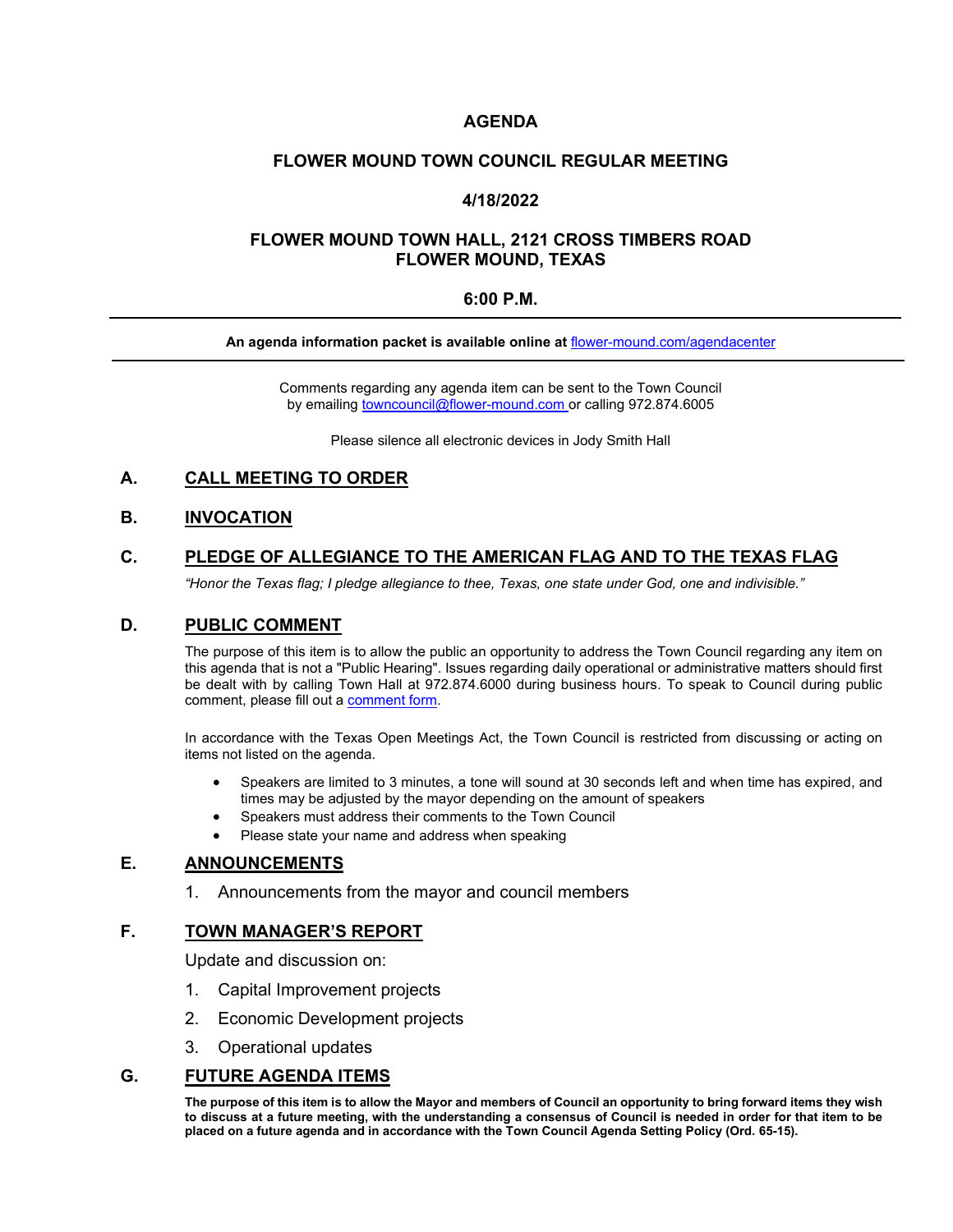# **H. COORDINATION OF CALENDARS**

- 1. A work session is scheduled for Thursday, April 21
- 2. A regular meeting is scheduled for Monday, May 2

# **I. CONSENT ITEMS**

**This part of the agenda consists of non-controversial or "housekeeping" items required by law. Items may be removed from Consent by any council member by making such request prior to a motion and vote.** 

- 1. Minutes 4/4- Consider approval of the minutes from a regular meeting of the Town Council held on April 4, 2022.
- 2. Fire Code Ordinance- Consider approval of an ordinance amending Chapter 38 of the code of ordinances, entitled "Fire Prevention and Protection" to provide for adoption of the International Fire Code, 2021 edition and local amendments thereto.
- 3. Adoption of 2021 IBC- Consider approval of an ordinance amending Chapter 14, "Buildings and Building Regulations," Article VI, of the Code of Ordinances of the Town of Flower Mound, to provide for the adoption of the International Building Code, 2021 edition, and local amendments thereto.
- 4. Adoption of 2021 IRC- Consider approval of an ordinance amending Chapter 14, "Buildings and Building Regulations," Article VI, of the Code of Ordinances of the Town of Flower Mound, to provide for the adoption of the International Residential Code, 2021 edition, and local amendments thereto.
- 5. Adoption of 2021 IECC- Consider approval of an ordinance amending Chapter 14, "Buildings and Building Regulations," Article VI, of the Code of Ordinances of the Town of Flower Mound, to provide for the adoption of the International Energy Conservation Code, 2021 edition, and local amendments thereto.
- 6. Adoption of 2021 IPC- Consider approval of an ordinance amending Chapter 14, "Buildings and Building Regulations," Article VI, of the Code of Ordinances of the Town of Flower Mound, to provide for the adoption of the International Plumbing Code, 2021 edition, and local amendments thereto.
- 7. Adoption of 2021 IMC- Consider approval of an ordinance amending Chapter 14, "Buildings and Building Regulations," Article VI, of the Code of Ordinances of the Town of Flower Mound, to provide for the adoption of the International Mechanical Code, 2021 edition, and local amendments thereto.
- 8. Adoption of 2021 ISPSC- Consider approval of an ordinance amending Chapter 14, "Buildings and Building Regulations," Article VI, of the Code of Ordinances of the Town of Flower Mound, to provide for the adoption of the International Swimming Pool and Spa Code, 2021 edition, and local amendments thereto.
- 9. Fuel Purchase- Consider approval of the purchase of unleaded and diesel fuels through an existing Interlocal Agreement with Tarrant County, in the estimated annual amount of \$832,000.
- 10. 3rd FY 21-22 Budget Amendment- Consider approval of an ordinance amending the Town of Flower Mound's Annual Budget for the fiscal year beginning October 1, 2021, and ending on September 30, 2022, as adopted by Ordinance No. 38-21 and amended by Ordinance No. 50-21 and No. 05-22 for adjustments to the General Fund, Library Development Fund, and Vehicle and Equipment Replacement Fund.
- 11. 2021-22 CIP Amend 4- Consider approval of Amendment No. 4 to the Fiscal Year 2021- 2022 Capital Improvement Program.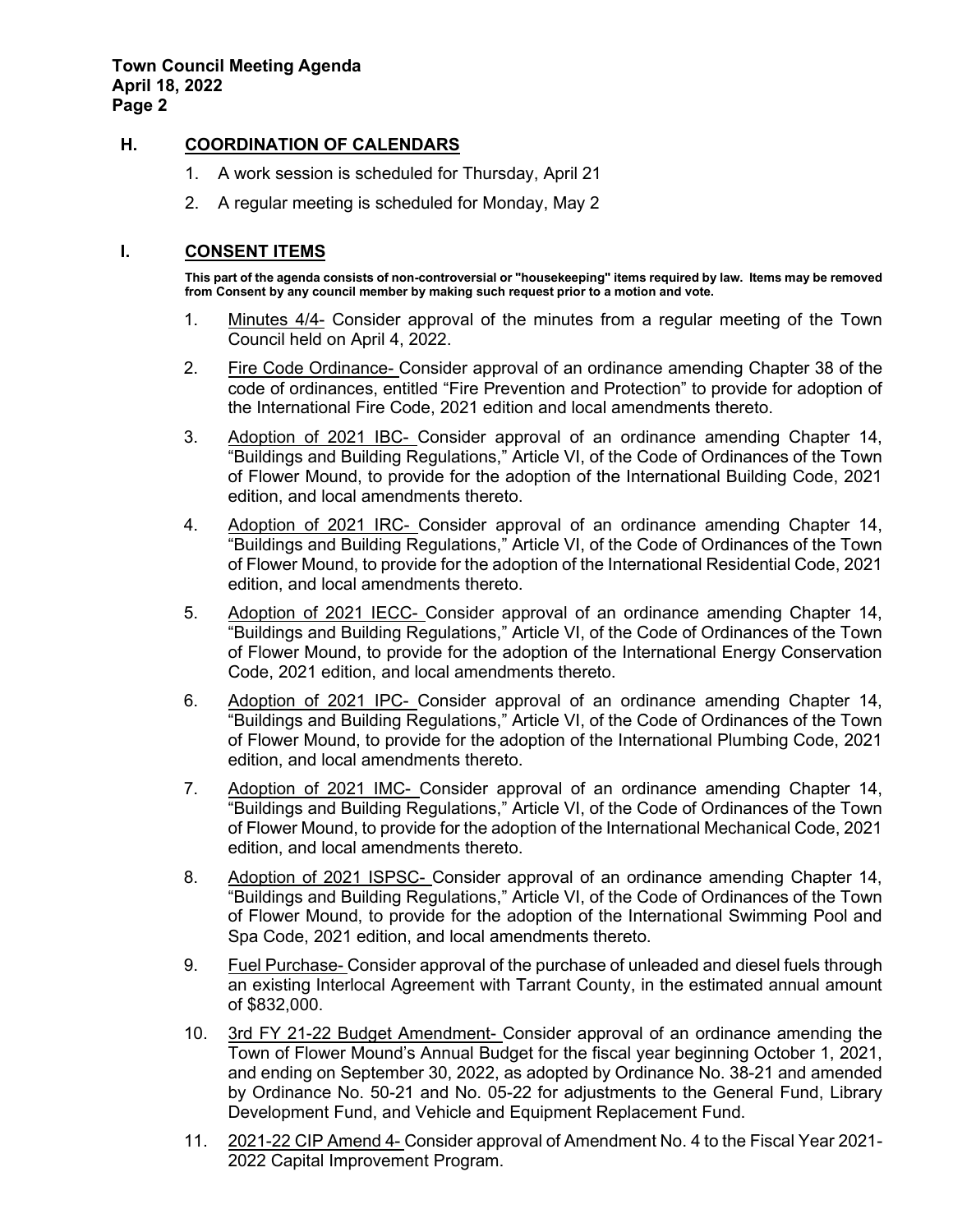**Town Council Meeting Agenda April 18, 2022 Page 3** 

### **J. REGULAR ITEMS**

- 12. Landscape Maintenance Program- Consider approval of the Best Value Bid Nos. 2022- 31-A (Northwest), 2022-32-A (Southeast), 2022-33-A (Southwest & Twin Coves Park) and 2022-34-A (Northeast) Landscape Maintenance Program to BrightView Landscape Services at the unit prices bid, in the estimated annual amount of \$1,144,509.70; and authorize the Mayor to execute same on behalf of the Town.
- 13. Notice of Intent CO 2022- Consider approval of a resolution approving and authorizing publication of notice of intention to issue Certificates of Obligation, Series 2022, in the principal amount not to exceed \$8,800,000, for the purpose of paying for waterworks and sewer system improvements.
- 14. ZPD21-0014 Cross Timbers Business Park- Public Hearing to consider an ordinance amending the zoning (ZPD21-0014 – Cross Timbers Business Park) from Interim Holding (IH) and Agricultural District (A) to Planned Development District No.188 (PD-188) with Campus Industrial and Industrial District-2 uses including a Comprehensive Sign Package, an exception to Section 82-302, Compatibility buffer, of the Code of Ordinances and with certain other waivers, exceptions and modifications to the Code of Ordinances, subject to the terms and conditions in the attached Development Agreement and authorization for the Mayor to execute same on behalf of the Town after approval of the terms by the Town Attorney. The property is generally located north of Cross Timbers Road and west of U.S. Highway 377. (P&Z recommended denial by a vote of 6 to 0 at its April 11, 2022, meeting.)
- 15. TRP21-0038 Cross Timbers Business Park- Public Hearing to consider an application for a tree removal permit (TRP21-0038) for one (1) specimen tree on property proposed for development as Cross Timbers Business Park. The property is generally located north of Cross Timbers Road and west of US 377. (The Environmental Conservation Commission recommended approval by a vote of 6-0-0 at its February 1, 2022, meeting).
- 16. RVU Tycoon Chapter 380- Public Hearing to consider approval of Chapter 380 Agreement between the Town of Flower Mound and Restaurant Ventures Unlimited Tycoon (RVU Tycoon)

# **K. CLOSED MEETING**

The Town Council to convene into closed meeting pursuant to Texas Government Code Chapter 551, including, but not limited to, Sections 551.071, 551.072, 551.074, and 551.087 for consultation with Town Attorney, and to discuss matters relating to real property, personnel, and economic development negotiations, as follows:

- a. Consultation with Town Attorney.
	- 2006 Rule 11 agreement and dismissal, Cause No. 2005-20153-158 and Flower Mound Ranch Development Applications
- b. Discuss and consider purchase, exchange, lease or value of real property for parks, public rights-of-way, and/or other municipal purposes and all matters incident and related thereto.
- c. Discuss and consider economic development incentives, including retail centers, corporate relocation/expansion/retention, hospitality projects, and performance related to certain incentive agreements.